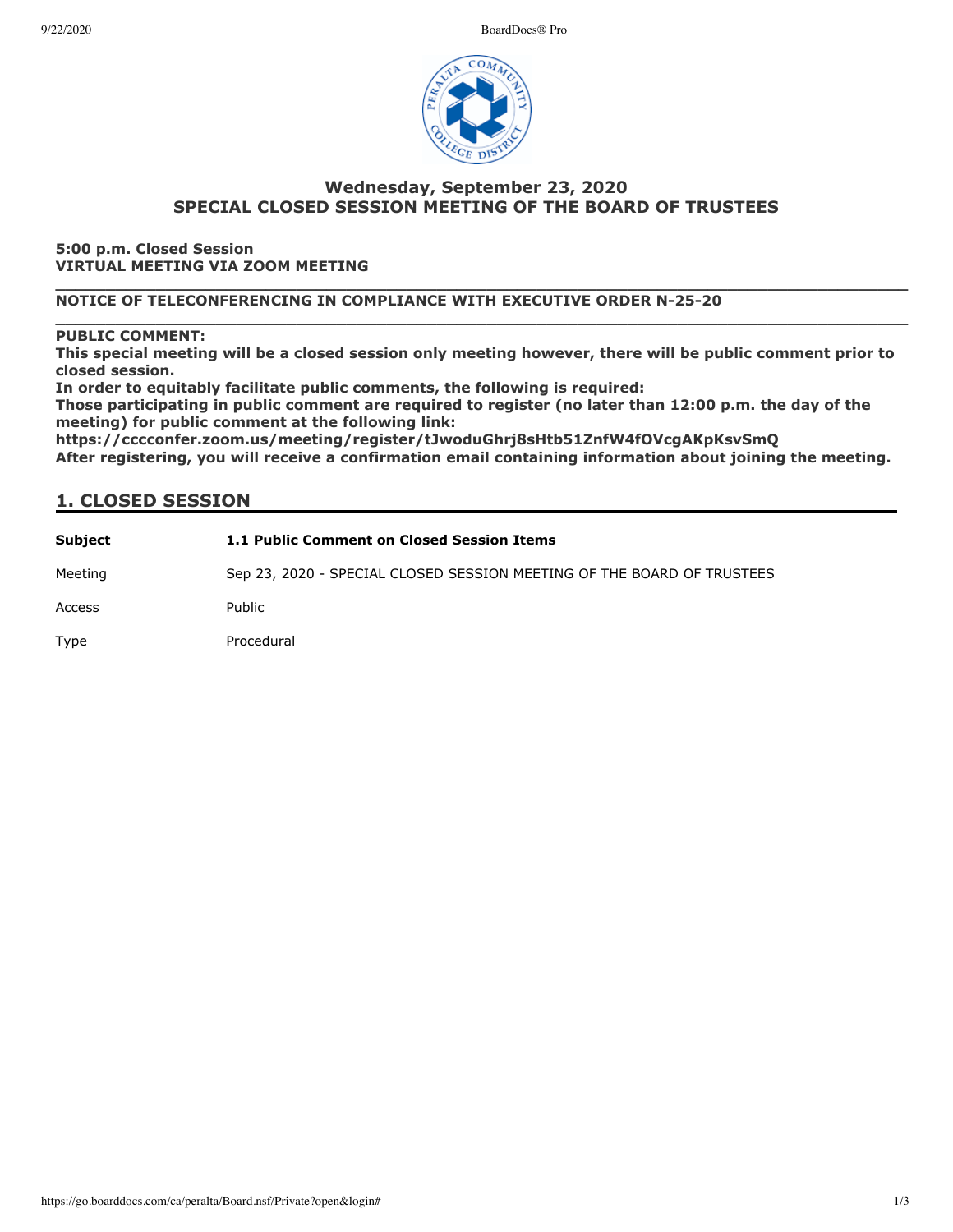| <b>1. CLOSED SESSION</b> |                                                                        |  |
|--------------------------|------------------------------------------------------------------------|--|
| <b>Subject</b>           | 1.2 Public Employee Appointment (Government Code Section 54957)        |  |
| Meeting                  | Sep 23, 2020 - SPECIAL CLOSED SESSION MEETING OF THE BOARD OF TRUSTEES |  |
| Access                   | Public                                                                 |  |
| Type                     | Information                                                            |  |

• Interim Chancellor